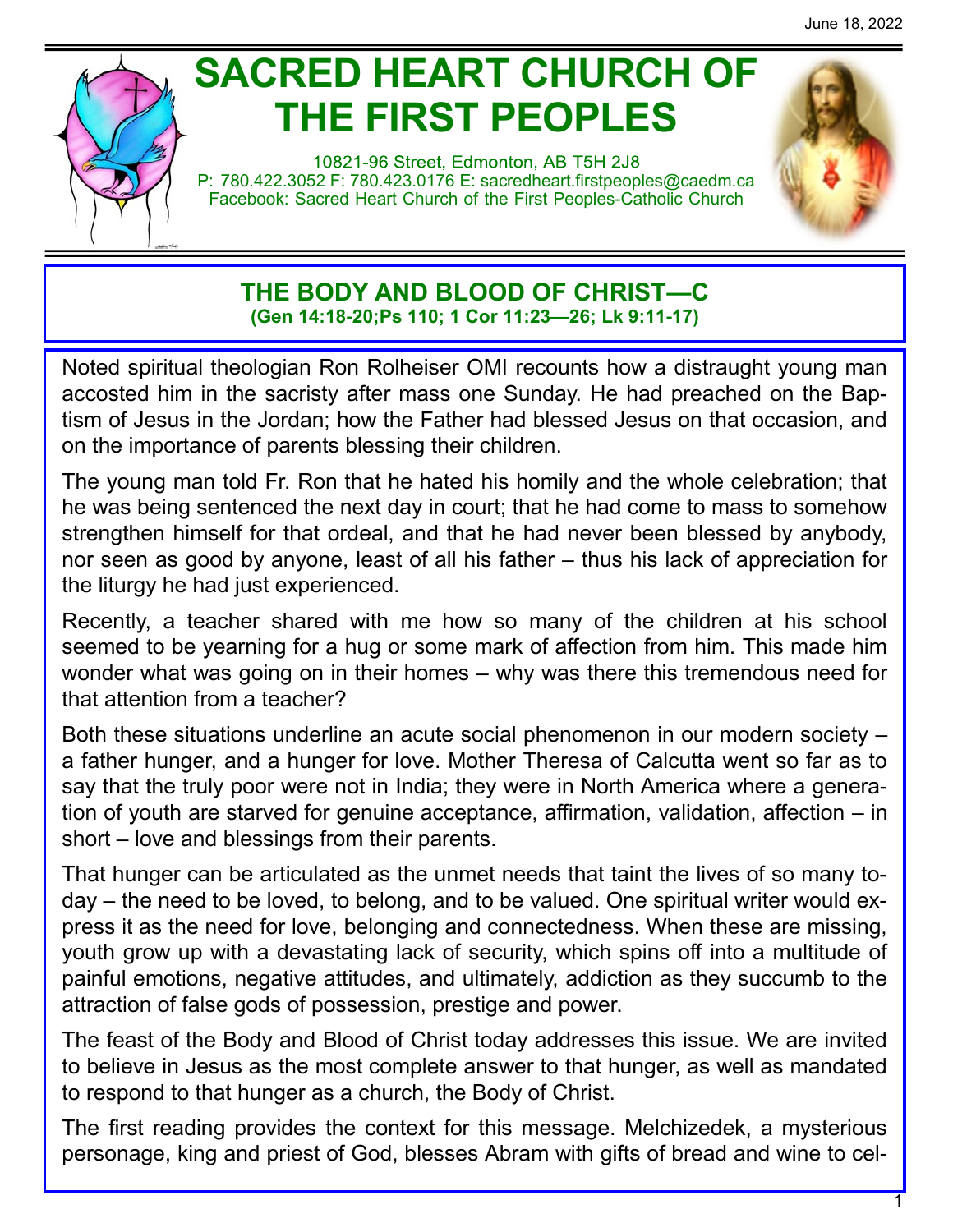ebrate his victory over his enemies. The psalm informs us that the Father (Lord) has sent Jesus (the risen Lord in the line of Melchizedek) to overcome all evil and reign over all creation.

In the second reading to the Corinthians, St. Paul reminds us how Jesus instituted the Eucharist; how as both Lord and High Priest, the gifts of bread and wine he took, blessed, broke and shared were transformed into his Body and Blood for the forgiveness, healing and nourishment of the world. We are to do this in his memory, and when we do, we enter into vigil, into waiting for Jesus to come again in the fullness of his glory, when all his enemies have been "delivered into his hand" as we read in the first reading.

The Liturgy of the Word plunges us into the heart of the gospel, where much is at play. First, Jesus is speaking to the crowds about the Kingdom of God, and healing those who are ill. This is a microcosm of the Eucharist: Jesus' teaching is the Liturgy of the Word, and Jesus healing is the Liturgy of the Eucharist. We also learn that this miracle of the loaves, and by extension, the miracle of the Eucharist, is central to the Kingdom of God.

The people are hungry, symbolic of that existential hunger for love in our world today. There is great irony in the disciples' attempt to send the people away. They do not realize that they are in the presence of the Bread of Life, and when Jesus is present, there is no need to go anywhere else. As Peter would later say, "To whom shall we go?" That is the right question, and the right answer within the question.

Then Jesus gives them (and us as his Body the Church) a direct command and mandate – "You give them something to eat!" The meagre resources they bring forth (five loaves and two fish) suggest that when we place our faith in Jesus (as they did by their humble obedience in sitting the people), Jesus multiplies our limited resources and works marvels through them.

Many is the pastoral worker or clergy person who has realized with awe that a change or healing that happened in a person to whom they were ministering was brought about not by their ministry, but by the Holy Spirit working through their humble efforts.

The fact that there were twelve baskets of fragments left over has a double connotation. Not only is Jesus the one who can more than fulfill our deepest human needs, he is also the Messiah who has come to fulfill the deepest aspirations of the Jewish religion and nation, if they would only accept him.

What we are left with, as a worshipping community of disciples of Jesus, is his mandate – "You give them something to eat." We are mandated to be Jesus for the world, to be bread of life for the world, to pour out on this wounded and hungry world the love that Jesus has for it. Once again, Mother Theresa of Calcutta set the tone when she exclaimed – send me your unwanted and unloved youth; send me the children that you do not want to bring into the world, and I will love them and take care of them!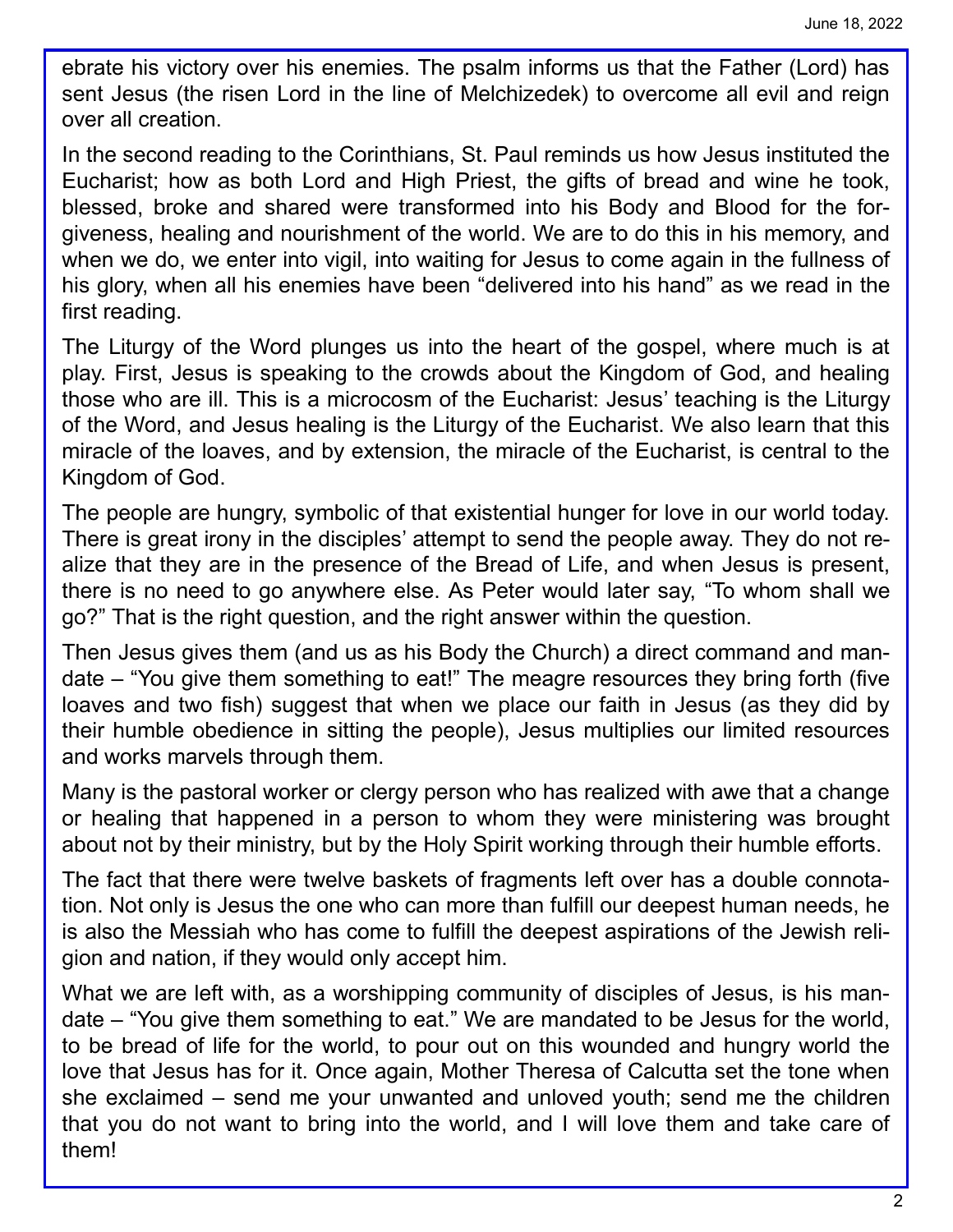The outpouring of caring, generosity and compassion of the nation towards the evacuees from the Fort McMurray wildfire recently is an example of what we are capable of as a nation. Can we spread that caring and compassion to those less respectable and less socially acceptable, such as the homeless in our cities?

The men's and women's wellness retreats held at the Star of the North Retreat Center in St. Albert, Alberta each spring for inner city residents who are struggling with poverty, mental issues, addictions and alienation is an example of that kind of love that Jesus is asking of us as his disciples. Funds are raised and teams come together to offer the best of their resources to give these wounded men and women a healing experience of being loved and cared for.

The Eucharist is in its own way a re-enactment of the ministry of Jesus described at the outset of this gospel – teaching and healing. We are nourished by his Word, and healed by receiving his Body and Blood.

May our celebration empower us to live out the Eucharistic mandate he has given us – to be the bread of life for the world.

#### **Archbishop Emeritus Sylvain Lavoie, OMI**

## **GOD'S SENSE OF HUMOR**

There are still people everywhere who believe there's no longer any issue regarding the status of women. Widespread is the belief that today, at least in democratic countries, women enjoy full equality with men. As well, for many, feminism is a bad word, politically charged, representing a radical liberal ideology whose agenda is at odds with traditional family values. What's to be said about this?

First off, feminism, like Christianity, is a wide term that includes both healthy and strident expressions. There are good feminists and there are strident ones, as is true too of Christians. Be that as it may, my main purpose here is to suggest that nothing can be further from the truth than the naïve belief that gender equality has been achieved - anywhere. It hasn't, not by a long shot.

Why do I say this? Before offering more substantial evidence, let me highlight just one example. I live in the West, in the United States, in America, in Texas, in San Antonio (a very Christian and compassionate city), in a democratic culture that prides itself and believes itself to be a beacon to the world vis-à-vis human rights and women's equality. Yet, as I read our daily newspaper, rarely does a single week go by wherein there isn't the report of a woman dying because of domestic violence. Moreover, these are only reports of women being murdered by a domestic partner; the numbers are no doubt astronomically higher in terms of women suffering physical and sexual abuse in our homes. Note, in 90% of these cases it's the woman who dies.

However, to substantiate the claim that women still suffer, massively and disproportionately, from inequality, let me cite a series of comments from a recent book Awak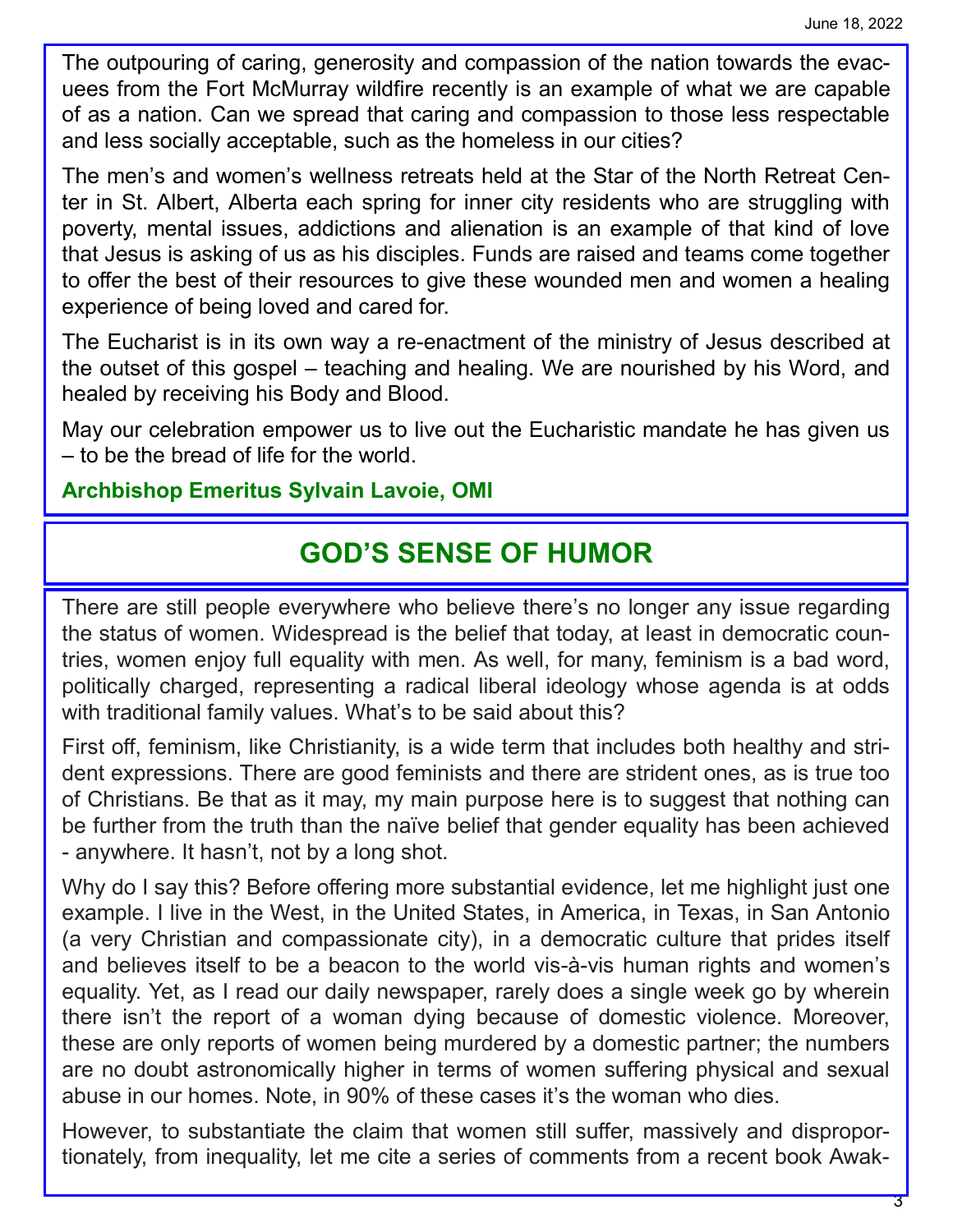ening, by Joan Chittister:

"The fact is that two-thirds of the poor of the world are women, two-thirds of the illiterate of the world are women and two-thirds of the hungry of the world are women. Oppression of half the human race cannot be explained by accident. … Women are most of the poor, most of the refugees, most of the uneducated, most of the beaten and most of the rejected of the world."

"The history of women is one of historical and universal oppression, discrimination and violence. In Buddhism, women who have led lives of total spiritual dedication are trained to take orders from the youngest of the male monks. In Islam, women are required to veil their heads and cover their bodies to express their unworthiness and signal the fact that they belong to some man. In Hinduism, women are abandoned by their husbands for higher pursuits and larger dowries or held responsible for his death by virtue of a woman's bad karma. In most forms of Judaism, women are denied access to religious ritual and education. In Christianity, until recently and in many sectors yet, the legal rights of women have been equated with those of minor children; wife-beating is protected by domestic right and even the spiritual life of women is dictated, directed, and controlled by the men of the faith."

Moreover, Chittister highlights an irony that generally goes unrecognized and, worse still, is often used to camouflage our failure to accord women equal status. Here's the

irony. Many of us nurture, consciously or unconsciously, an attitude that might aptly be called a romantic feminism wherein we over-idealize and over-exalt women and, ironically but understandably, by that very token end up denying them full equality. This is how Chittister puts it: "on no other class, surely has so much poetry, so much music, so many flowers, so much adulation, so much tolerance, so much romantic love and so little moral and intellectual, spiritual and human respect been lav-



ished." In essence, an over-idealization of women, tells them: you're so special and wonderful that you shouldn't be treated in same way as men!

I'm old enough to have lived through a couple of generations of feminism. In the 1980s and 1990s, when I taught theology in a couple of universities, feminism, both healthy and strident, was very strong within the faculty and in much of the student body. I confess that I wasn't always at ease with it, particularly with its often-militant tone. I sensed its legitimacy, even as I feared its stridency .

Well, times have changed. Today, in the classrooms I teach, more and more, I'm meeting women, younger women, who have little sympathy or use for the feminism of the 1980s and 1990s. There's almost a patronizing attitude towards those women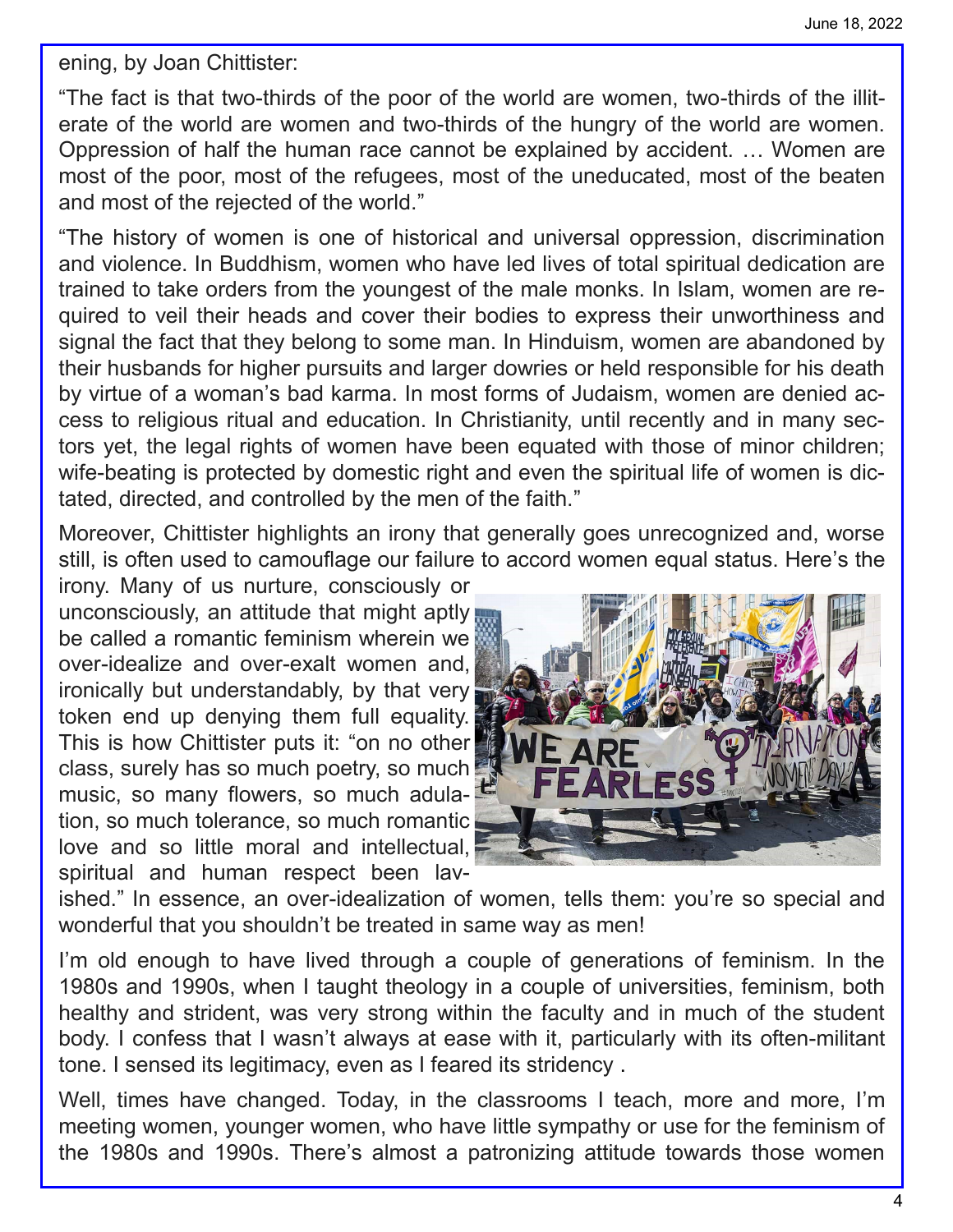who pioneered the feminist agenda. Partly, it's a generational thing that's understandable. Partly, however, it's also a naiveté, an unfounded belief that the battle has been won, that women have now achieved full equality, that there's no need any longer for the old-style battles.

So, when I read Chittister's grim statistics and read about domestic violence almost daily in our newspapers, I long for those feisty feminists I once met in classrooms and at faculty meetings all those years ago

#### **Ron Rolheiser, San Antonio, Texas**

### **"YOU GIVE THEM SOMETHING TO EAT" (Luke 9:23a)**

When we reflect on the idea of vocation, our immediate response might be somewhat akin to that of the disciples in today's Gospel passage. Faced with the hungry crowd, their initial response was one of inadequacy. Their solution was for Jesus to send the crowd away so that the people could get lodging and provisions. Jesus' response was for the disciples simply to give everything they had, and it turned out to be enough.

As disciples, Jesus calls us to respond to the needs of our community, particularly of those whose lives cry out for freedom from oppression, poverty, racism and every other condition that prevents them from being fully the people God created them to be. Faced with the vastness of the task, we can either respond out of our feelings of inadequacy and turn away from the call, or we can hear Jesus' invitation to give everything we have and trust that it will be enough.

This willingness to give everything we have and trust that it will be enough is at the heart of understanding the meaning of vocation. God calls each one of us in a general way as well as in a particular way. First of all, we are called into relationship with God and one another within the community of faith, gathered around the table of the Eucharist. This in our primary or general vocation. Within the vocation to be a disciple of Jesus, each one of us is also called to a particular vocation; married, single, religious, cleric, parent, teacher, mechanic, etc. No matter what our particular vocation, we are called to respond to the needs of others, to make Christ present in our world and continue to build the kingdom. Faced with the particular call from God, we are in-

vited to trust that if we respond, if we give everything we have, it will be enough, and more than enough. God doesn't call us to the impossible, but to the possible, given the particular gifts and graces each of us has been given.

Reflecting on the gospel passage, perhaps the experience of feeding the crowd was what give the disciples the courage and faith to respond to their call to proclaim the Good News to the whole world. As we



look to their example, we now are called to continue to proclaim and be the Good News to others.

Richard Beaudette, OMI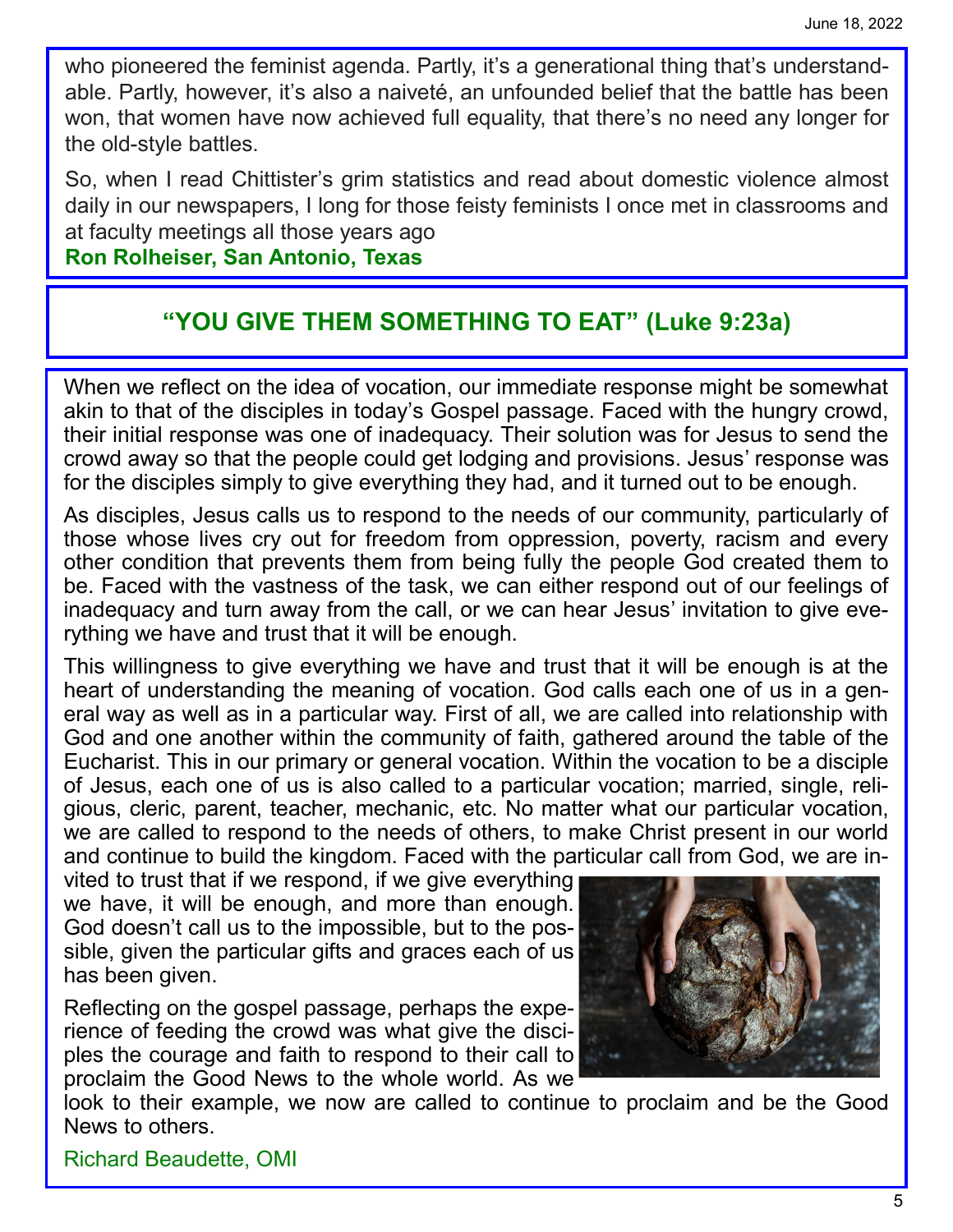## **CATEGORICAL IMPERATIVES**

In describing his own conversion, C.S. Lewis shares how he didn't want to become a Christian but something inside of him told him that he *had* to become one.

Calling himself "the most reluctant convert in the history of Christendom", at a point in his life, Lewis came to realize "that God's compulsion" was his liberation. He became a Christian because, paradoxically, in a moment of genuine freedom, he came to know he had no other choice existentially except to surrender himself to something, God's compulsion, which presented itself to him as an obligation.

"God's compulsion" is precisely a deep and authentic 'should' inside us, and the great paradox is that when we submit to it, we become freer and more mature. It's also what brings joy into our lives. It's no accident that the book in which Lewis describes this experience is called "Surprised by Joy".



There's a great paradox at the heart of life that's hard to accept, namely, that freedom lies in obedience, maturity lies in surrender, and joy lies in accepting duty and obligation. Jesus clearly taught and embodied this paradox: He was the freest human person to ever walk this planet, yet he insisted constantly that he did nothing on his own, that everything he did was in obedience to his Fa-

ther. He was the paradigm of human maturity, even as his life was one within which he habitually surrendered his own will. And he was free of all false religion, false morality, and false guilt, even as he constantly drew upon moral and religious imperatives deep inside of his own soul and inside of his own religious tradition.

Simone Weil was an extraordinary philosopher and mystic who guarded her freedom so deeply that, despite her belief in the truth of Christ, she resisted baptism because she wasn't sure that the visible church on earth merited this kind of trust. Despite her fierce instinctual resistance, what she ultimately wanted and needed was to be obedient.

Weil once stated that we spend our whole lives searching for someone or something to be obedient to because unless we give ourselves over in obedience to something greater than ourselves, we inflate and grow silly – even to ourselves. She's right.

#### **Ron Rolheiser, San Antonio, Texas**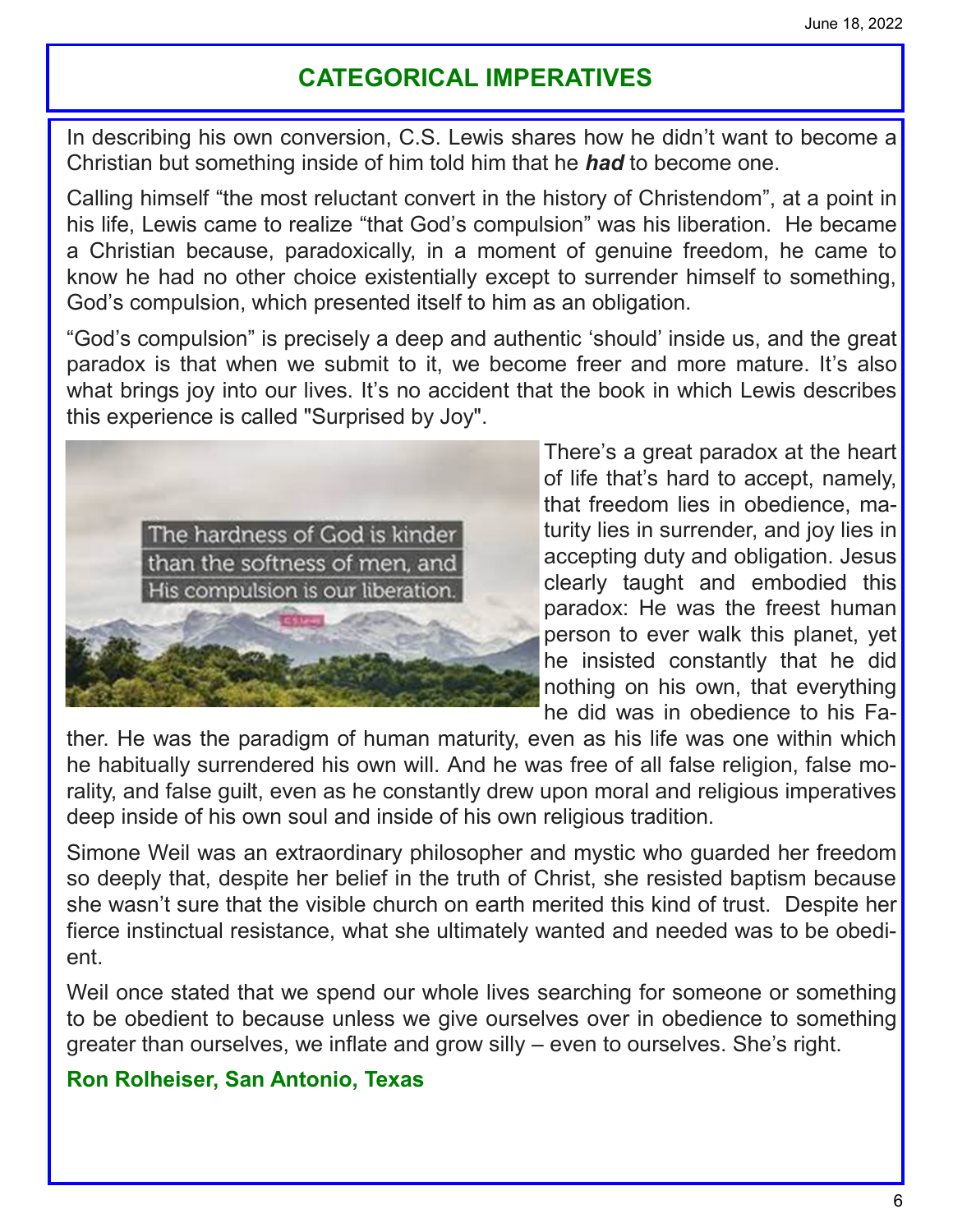## *READINGS FOR BODY AND BLOOD OF CHRIST SUNDAY*

#### **FIRST READING**

#### **A reading from the Book of Genesis (Genesis 14.18-20)**

In those days: After Abram's return King Melchizedek of Salem brought out bread and wine; he was priest of God Most High. He blessed Abram and said, "Blessed be Abram by God Most High, maker of heaven and earth; and blessed be God Most High, who has delivered your enemies into your hand!" And Abram gave him one tenth of everything.

**Thanks be to God**.

#### **RESPONSORIAL PSALM (Psalm 110)**

#### **Response: You are a priest forever, according to the order of Melchizadek.**

The Lord says to my lord, "Sit at my right hand until I make your enemies your footstool." R.

The Lord sends out from Zion your mighty sceptre. Rule in the midst of your foes. R.

Your people will offer themselves willingly on the day you lead your forces on the holy mountains. From the womb of the morning, like dew, your youth will come to you. R.

The Lord has sworn and will not change his mind, "You are a priest for-ever according to the order of Mechizedek." R.

#### **SECOND READING**

#### **A reading from Paul's first letter to the Corinthians (1 Corinthians 11.23-26)**

Brothers and sisters: I received from the Lord what I also handed on to you, that the Lord Jesus on the night when he was betrayed took a loaf of bread, and when he had given thanks, he broke it and said, "This is my Body that is for you. Do this in remembrance of me."

In the same way he took the cup also, after supper, saying, "This cup is the new covenant in my Blood. Do this, as often as you drink it, in remembrance of me."

For as often as you eat this bread and drink the cup, you proclaim the Lord's death until he comes.

**Thanks be to God** 

#### **GOSPEL ACCLAMATION**

#### **Alleluia. Alleluia.**

I am the living bread of heaven, says the Lord; whoever eats of this bread will live forever.

#### **Alleluia.**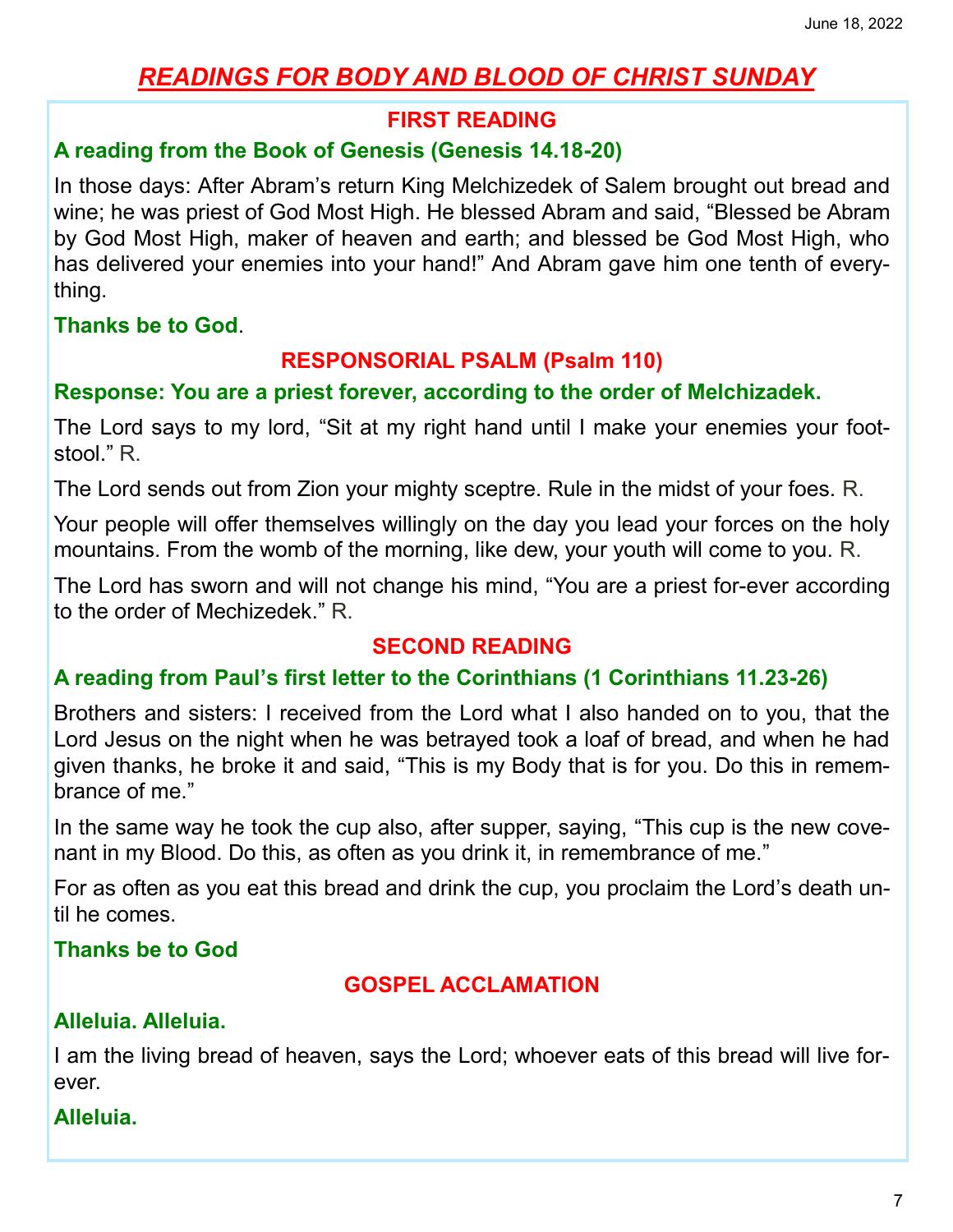#### **GOSPEL READING**

#### **A reading from the Gospel according to Luke (Luke 9.11b-17)**

Jesus spoke to the crowds about the kingdom of God, and healed those who needed to be cured.

The day was drawing to a close, and the twelve came to him and said, "Send the crowd away, so that they may go into the surrounding villages and countryside, to lodge and get provisions; for we are here in a deserted place."

But Jesus said to them, "You give them something to eat." They said, "We have no more than five loaves and two fish — unless we are to go and buy food for all these people." For there were about five thousand men.

And Jesus said to his disciples, "Make the people sit down in groups of about fifty each." They did so and made them all sit down.

And taking the five loaves and the two fish, he looked up to heaven, and blessed and broke them, and gave them to the disciples to set before the crowd.

And all ate and were filled. What was left over was gathered up, twelve baskets of broken pieces.